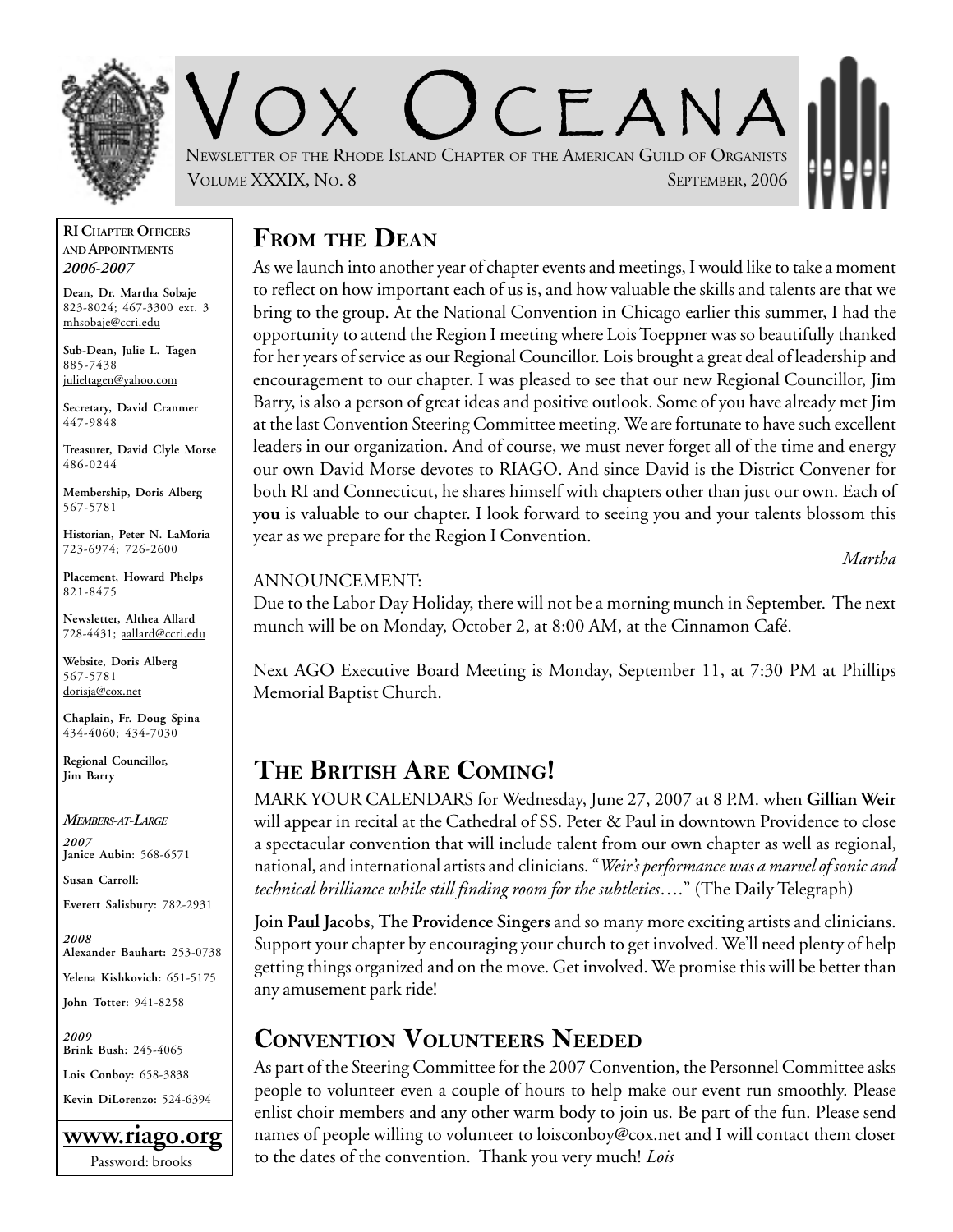## **FROM THE SUB-DEAN**

I hope everyone has had a relaxing and enjoyable summer! The first event this year will be September 17 at Beneficent Congregational Church, 300 Weybosset St, Providence. The evening will begin with an open bench at 5:30 PM followed by appetizers at 6 and a potluck dinner at 6:15. After dinner Greg Bover from C. B. Fisk will give a slide presentation on the building of the first American-made pipe organ in a European cathedral.

**Please bring a dish to share according to the first letter of your last name.**

> **A-H - dessert I-P - main dish Q-Z - appetizer**

#### DIRECTIONS:

**From North:** Take I-95S, Exit 21 (Atwells). Turn left onto Atwells Ave. Bear left onto Empire St. Cross Weybosset St. to access the parking lot off Chestnut St. **From South:** Take I-95N, Exit 21 (Broadway). Stay straight onto Service Rd. 8. Bear right onto Broadway. Bear right onto Empire St. Cross Weybosset St. to access the parking lot off Chestnut St.

Hope to see you there!

*Julie*

# **RHODE ISLAND RECORDINGS**

Thanks to Steve Dreyfuss and John Marks of Reel Superior Productions who have begun the chapter recording of organs in Rhode Island. Sound engineers have studied the samples. The tests and the comments will be featured with sound samples in *Audiophile Magazine*.

To date we have recorded the historic 1680 instrument in Old Narragansett Church, St. Paul's, Wickford, and the Christian Science Church in Providence, with organists Mark Steinbach and Peter Krasinski. Steve Martorella will pick the final track listing from a much wider offering of recorded selections. "*I wish we could put everything on, but then no one would be able to afford the CD. What a rare privilege to enjoy the stunning performances of such highly talented artists on these magnificent instruments in this small but mighty Ocean State. This project will be a wonderful treasure for our chapter.*" says Martorella.

The concept is to record instruments that reflect the musical variety of our religious communities and offer them on a two-disc set at an affordable price. This project has received assistance from the Rhode Island State Council on the Arts. The finished product should be ready for duplication by December, with discs available for the 2007 Regional Convention to be held in Rhode Island.

### **AN OPEN LETTER FROM PRISCILLA RIGG, AWARD RECIPIENT**

To the Members of RIAGO:

It was such a treat to be with you at the annual dinner in June. I was overwhelmed with nostalgia for the days when Anna Fiore-Smith and I worked together to maintain lively and challenging RIAGO programs. Anna and I shared many ideas and experiences about teaching and even about life. She was always a great sounding board and support during the sometimes difficult days of making music in the church. Anna has been a guiding light and mentor for many of us. My success and dedication as a church musician are thanks to Anna for offering the encouragement and vision that helped me accomplish whatever I set out to do.

As I listened to the clever introductions to the Anna Fiore-Smith Award by the members of the RIAGO board, I had flashbacks to the many times that Anna and I worked and taught together. As I listened, I thought how interesting that someone had a career similar to mine. It never crossed my mind that *I* was the person they were describing. It was indeed a surprise that you should select me as the recipient of the award for this year.

In those moments, my whole career flashed before me: the hours of practice, the demands of nurturing choirs, traveling for education, balancing home and work, finding the creativity necessary for a demanding career in music. I am indeed honored and humbled by this award, which has so much emotion attached to it for me.

You have honored me with this prestigious award. I shall treasure it always and proudly share it with my singing and ringing choirs. You have given me a gift of respect and pleasure for the many years of making music in the Lord's House. Thank you for this honor.

> Sincerely, *Priscilla A. Rigg* Music Director, St. Luke's Church, East Greenwich